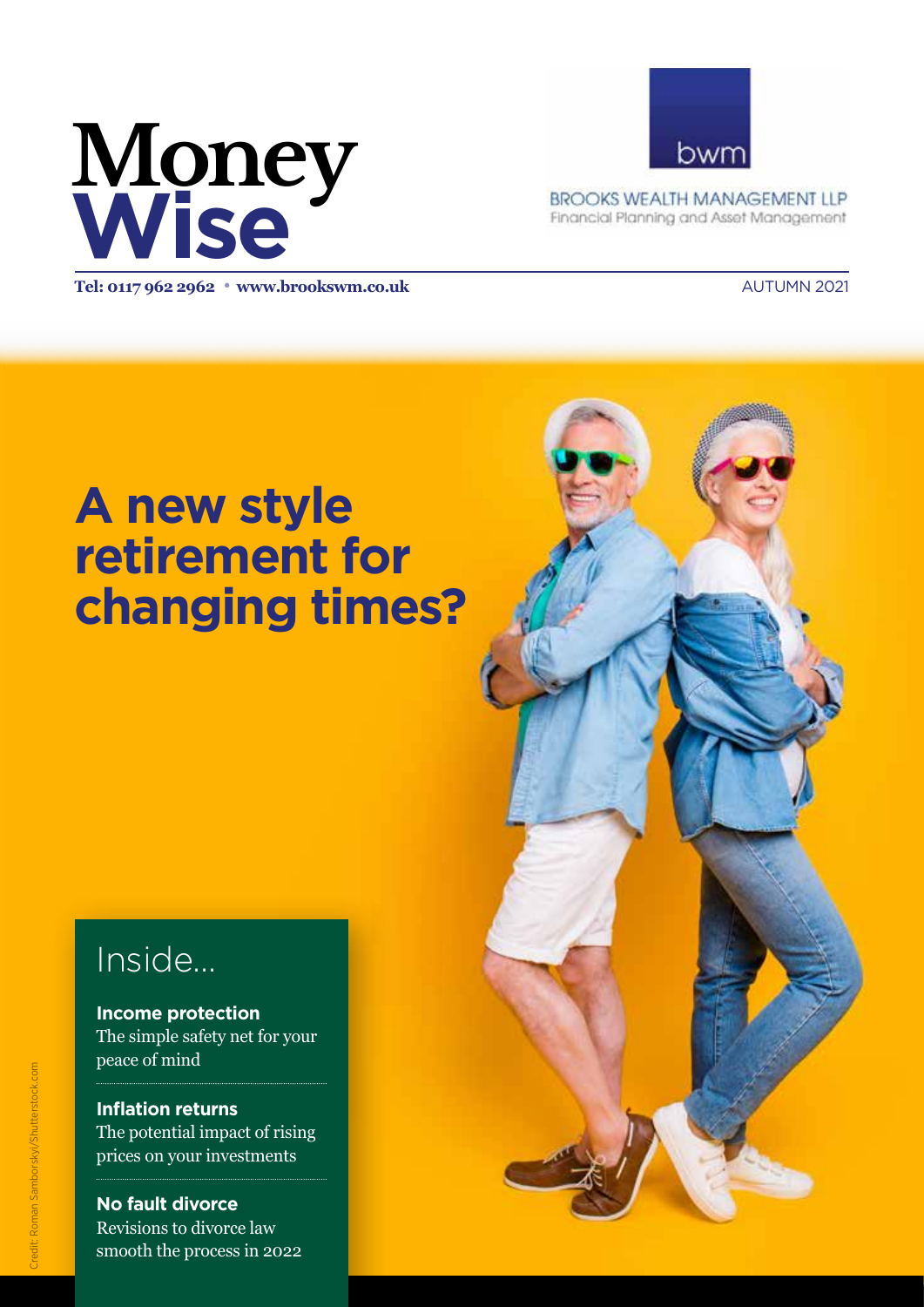## **Income protection – the**  simple safety ne

*The pandemic has highlighted the importance of having a financial safety net. This may be in the form of savings to cover unexpected bills such as a new boiler, or a period of unemployment.* 

I nsurance also has an important role to play,<br>particularly when it comes to protecting<br>your finances through periods of ill-health.<br>Covid-19 has certainly shown the indiscriminate nsurance also has an important role to play, particularly when it comes to protecting your finances through periods of ill-health. nature of illness, and how a 'it will never happen to me' attitude can be suddenly shattered.

#### **State benefits**

The pandemic has also highlighted the relatively low levels of help available from employers and the state. There is certainly no fallback furlough scheme paying 80% of wages for those who are unable to work through injury or illness. Although some do pay more, employers are only obliged to meet Statutory Sick Pay requirements, paying £96.35 per week for 28 weeks. Thereafter, those still unable to work have to apply for Universal Credit, currently just £411.51 a month for single claimants over 25 (including the £20 temporary uplift to the end of September).

### **Income protection**

These policies insure a portion of your take-

home salary and pay out if you are unable to work through ill-health. This can cover mental health conditions such as stress and depression, as well as physical conditions. Definitions and what is covered vary between product providers. Credit: Stock Rocket/ Shutterstock.com

Payments start after a deferral period, so you can set up the insurance to kick in when support from your employer ends if you have one. If not, you may want payments to start sooner. You will need medical evidence to support a claim and money is paid monthly.

#### **Critical illness**

This pays out a one-off tax-free lump sum if you are diagnosed with one of the serious conditions listed in the policy. These include most cancers, heart disease and stroke. Payments can be used to pay off an outstanding mortgage or other debts, or simply to provide a financial buffer to give you time to recover from a serious illness.

✢ *Life Assurance plans typically have no cash in value at any time and cover will cease at the end of term. If premiums stop, then cover will lapse.* 

*Although some do pay more, employers are only obliged to meet Statutory Sick Pay requirements, paying £96.35 per week for 28 weeks.*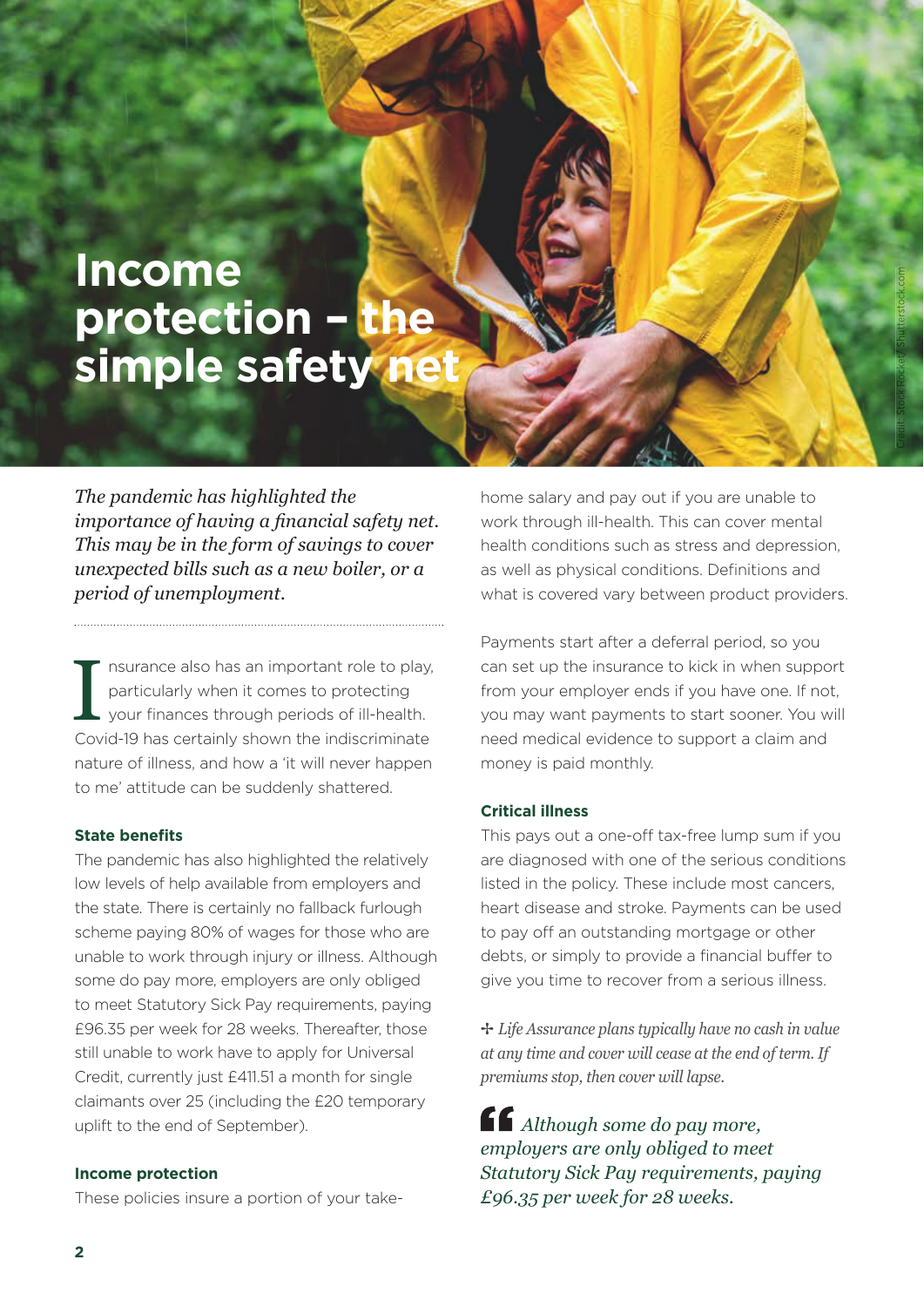## **The return of inflation?**

*Inflation has picked up sharply in recent months, with a potential impact on investments.* 



**UK annual inflation was just 0.4% in February 2021, as measured by the Consumer Prices Index (CPI), or 1.4% measured by the Retail Prices Index (RPI). By early August it stood at 2.0% CPI and 3.8% RPI.** 

The big question now is whether inflation will abate along with the pandemic. Some economists predict that the inflationary spike will prove 'transitory' and the pandemic distortions will disappear over the coming year. However, others fear that the price increases could lead to parallel wage rises, creating a wage/price spiral.

If you are an investor, rising inflation can often be bad news. With interest rates close to zero, the buying power of any cash you hold is being steadily eroded. If you have more cash than you need for your rainy day reserve, make sure you have a good reason.

Inflation also usually works against you if you hold fixed interest investments, such as bond funds, because the value of the future payments of interest and eventual return of capital are

similarly eroded by inflation. On the other hand, the appeal – and value – of index-linked bonds typically rises when the spectre of inflation looms and investors seek cover.

In the long term, investment in shares has proven to provide better protection against inflation than either bonds or cash deposits. However, in the short term, inflation can be a drag on some companies' profits - think of those wage pressures – and depress their share price.

With inflation uncertainty set to remain for some while, it makes sense to review your investments now to make sure you are ready for whichever set of economists proves to be correct.

✢ *The value of your investment and any income from it can go down as well as up and you may not get back the full amount you invested. Past performance is not a reliable indicator of future performance.* 

*Investing in shares should be regarded as a long-term investment and should fit in with your overall attitude*  $to$  risk and financial circumstances.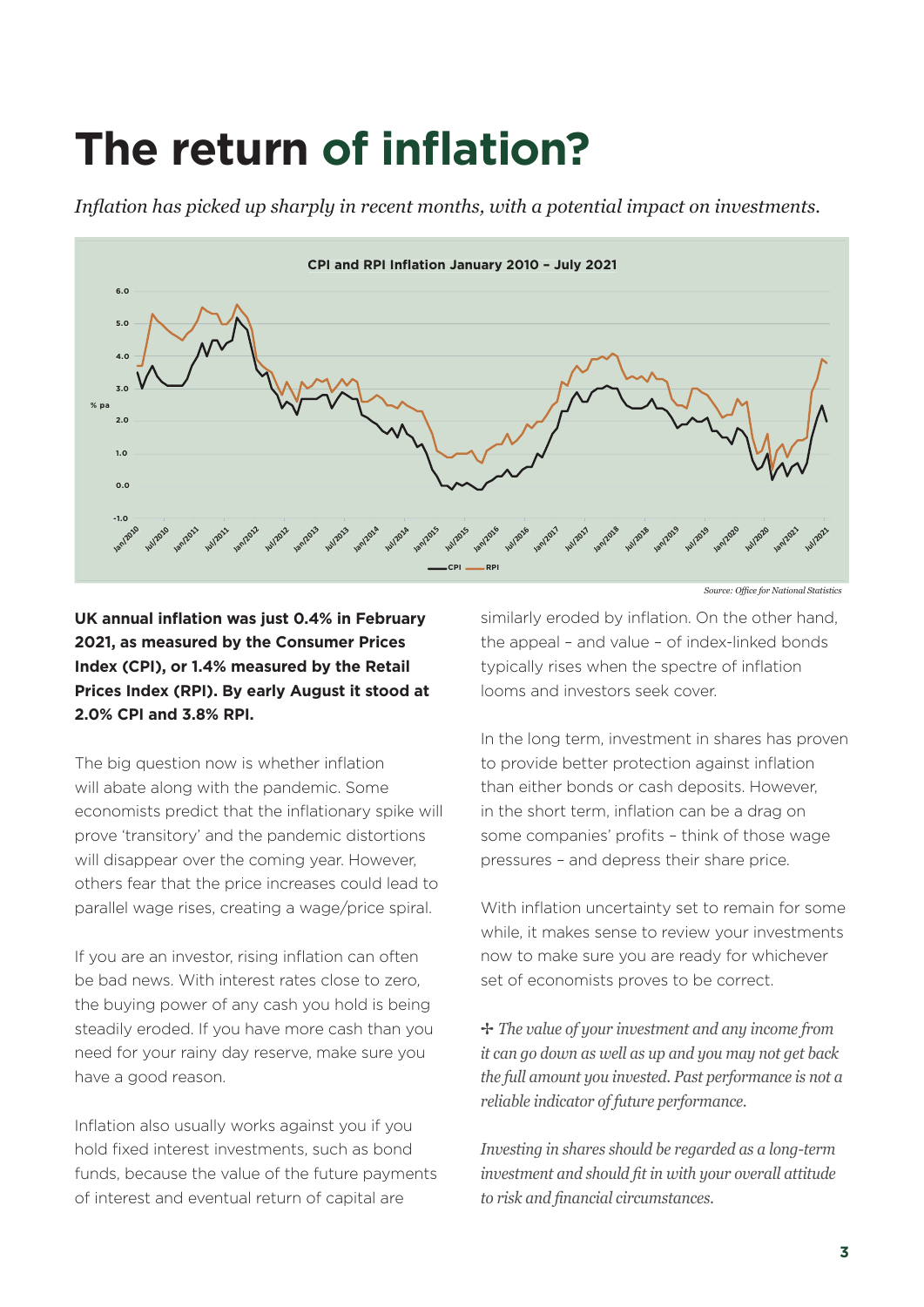## **A new style retirement for changing times?**

*The pandemic may be changing retirement alongside work patterns and expectations.*

he acronym 'WFH' is now fully embedded in the 21st century lexicon. The working from home shift is already leading major employers to reconsider their office space and employees to review fitting work into their living space. The WFH experience could also accelerate an existing trend for retirement to move to a gradual, phased process rather than an abrupt end to working life.

There is much to be said for making a gentle transition into retirement instead of simply flicking off the work switch:

- It avoids the sudden lifestyle change which can be traumatic, both for the new retiree and their partner.
- Employers can retain valuable knowledge in the business that would otherwise be lost.
- The drop in net income for workers transitioning to part-time is proportionately

less than the drop in the hours worked due to the way that income tax and national insurance operate.

■ With the state pension age continuing to rise – the move to 67 begins in less than five years - gradual retirement may be an affordable option whereas full retirement is not.

A recent survey showed that 56% of people retiring in 2021 did not plan to give up work completely. Of those who had retired in 2020, 34% continued with some work, while another 21% said that they are now considering returning to work part-time. The latest statistics from the Office for National Statistics (ONS) show that at age 65 and above, 13.4% of men and 8.1% of women are still in work. The difference between the ONS and survey figures probably reflects the fact that the average surveyed age of those retiring in 2021 was just 60.

*Over a third sped up retirement plans in the preceding 12 months, citing Covid-19 related issues as important factors.*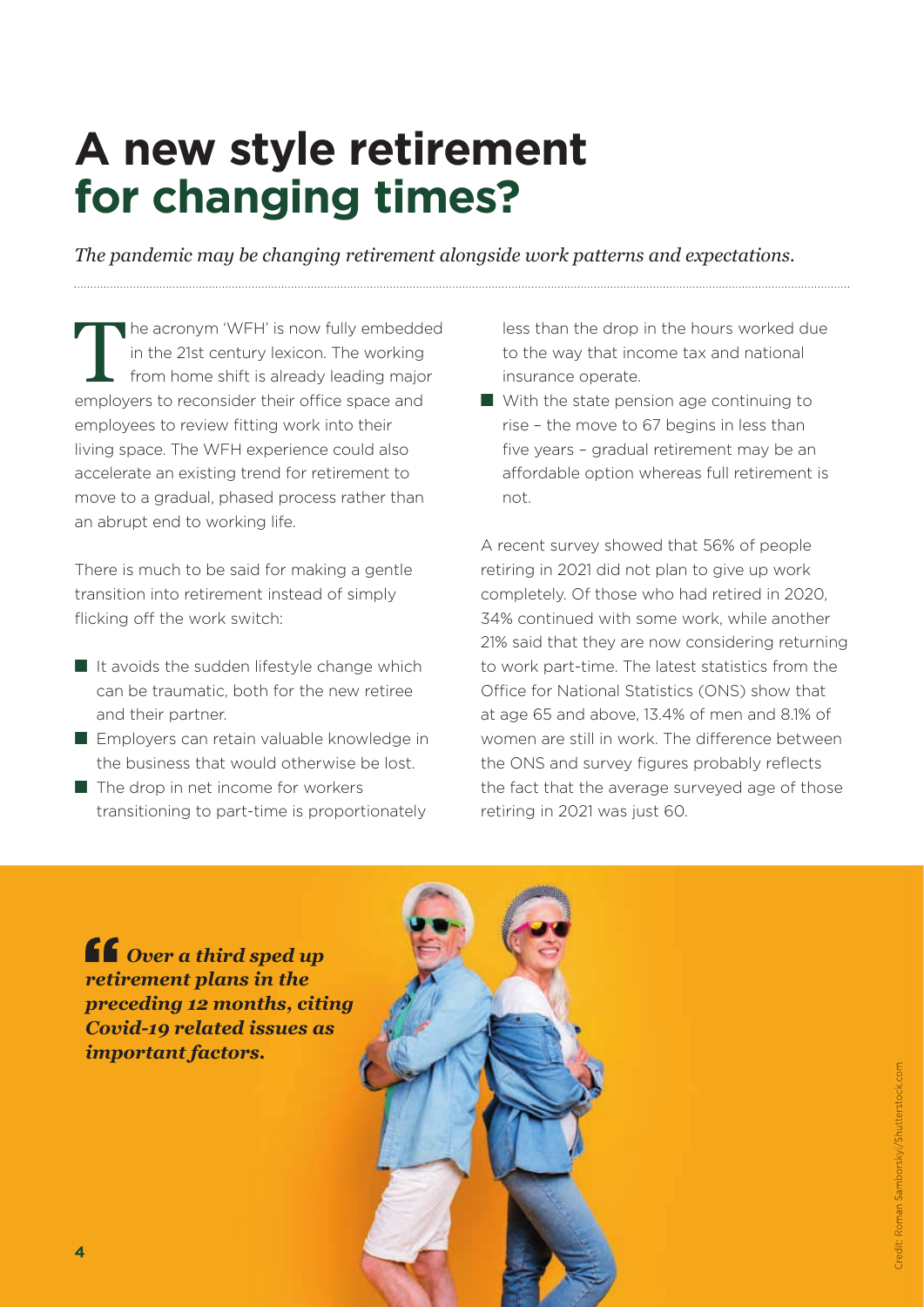### **Changing plans**

The popularity of semi-retirement in the 2021 survey group is likely to be due, at least partially, to the disruption caused by the pandemic. Over a third had sped up their retirement plans in the preceding 12 months, citing Covid-19 related issues as important factors.

Bringing forward retirement will usually mean a lower pension income, hence the need to maintain some flow of earnings. That potential squeeze was reflected in responses to several other questions in the survey. For example, 48% said that they planned to reduce their spending habits to support themselves in retirement while 21% were intending to sell or downsize their property.

If the idea of a phased retirement appeals, but you want to avoid those lifestyle compromises, then the sooner you start planning the transition, the better. Assessing your income and expenditure as you move through to full retirement is key and not as simple as it might sound. For tax and other reasons, for example, it could make sense not to start drawing on your pension as soon as you stop full time work. Contact us to review your retirement options further.

✢ *The value of your investment and the income from it can go down as well as up and you may not get back the full amount you invested. Past performance is not a reliable indicator of future performance.* 

*Investing in shares should be regarded as a long-term investment and should fi t with your overall attitude to*   $risk$  *and financial circumstances.* 

*The Financial Conduct Authority does not regulate tax advice, and levels and bases of taxation and tax reliefs are subject to change and their value depends on individual circumstances. Tax laws can change.*

### *News in brief...*

### **Stop Press: Tax rises and Autumn Budget**

On 7 September the government announced their policy for the reform and funding of health and social care in England. The measures include an additional 1.25% levy on NICs from 2022/23. Tax on dividends will also rise by 1.25%. The Treasury also confirmed there will be an Autumn Budget and Spending Review on 27 October.

### **ISA cash boom**

HMRC statistics from June show that close to £50bn was contributed to cash ISAs in 2019/20, more than double the amount placed in stocks and shares ISAs. However, the personal savings allowance (£1,000 for basic rate taxpayers) means those investors may not need an ISA to obtain tax-free interest.

### **HMRC loses HICBC case**

The Upper Tribunal decided that a discovery assessment could not be used to collect the High Income Child Benefit Charge in a recent case brought by HMRC. HMRC could appeal, but either way more people will continue to be caught by the charge as its income threshold has been stuck at £50,000 since 2013.

✢ *The value of your investment and any income from it can go down as well as up and you may not get back the full amount you invested. Past performance is not a reliable indicator of future performance.*

*Investing in shares should be regarded as a longterm investment and should fit in with your overall attitude to risk and fi nancial circumstances.* 

 $T$  ci<br>C<br> $\in$ *The value of tax reliefs depends on your individual circumstances. Tax laws can change. The Financial Conduct Authority does not regulate tax advice.*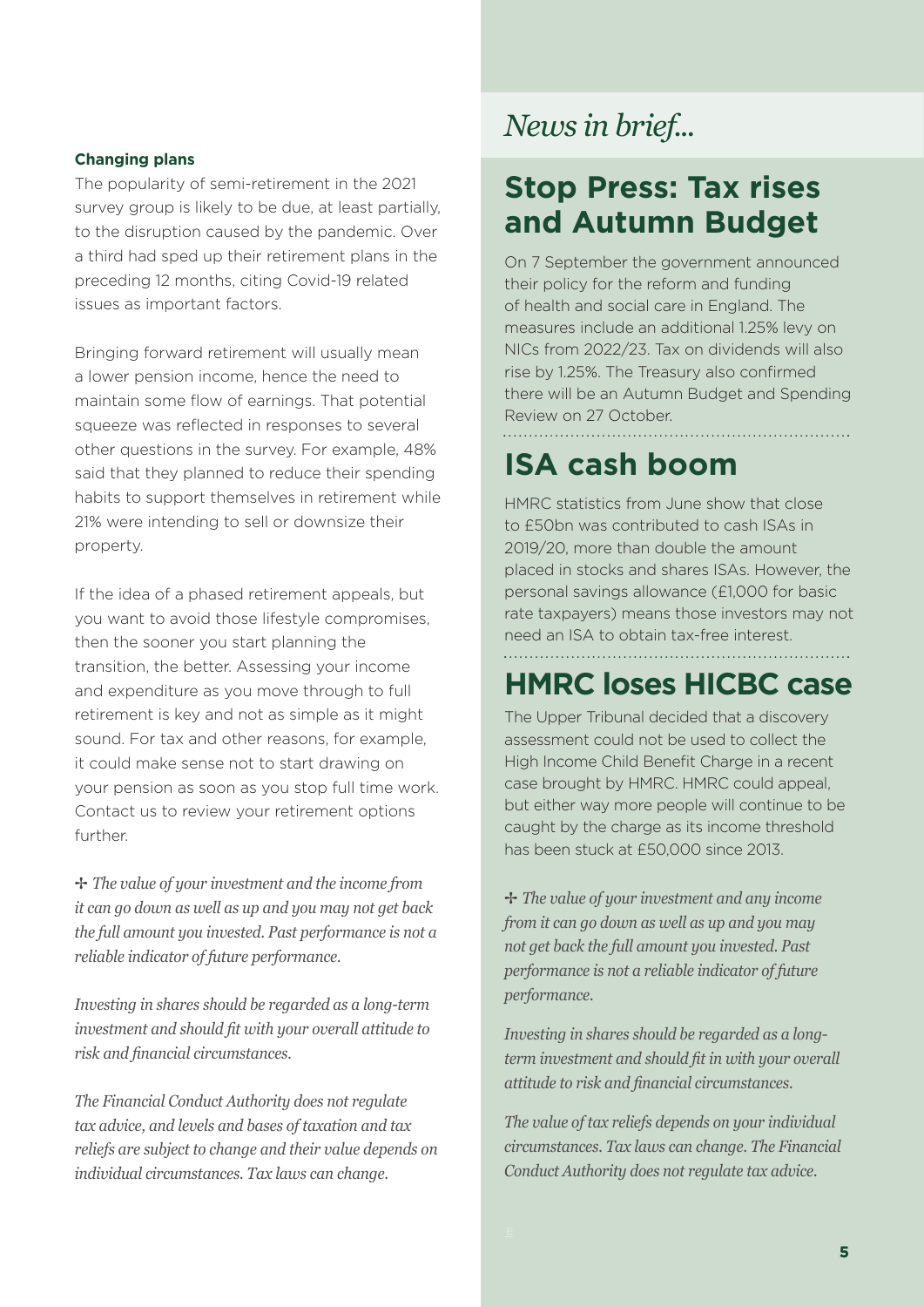## **No fault divorce comes to England and Wales**

*An important legal change due next year could see a rise in divorce numbers.* 

he Divorce, Dissolution and Separation Act 2020 should have been implemented in autumn 2021 but has since been deferred to April 2022. The delay could mean a divorce boom in England and Wales next year.

At present divorce in England and Wales depends on one of five 'facts':

- two years' separation with the consent of the other spouse to divorce;
- five years' separation without consent;
- unreasonable behaviour;
- adultery; and
- desertion.

In 2019, around 44% of petitions for opposite-sex divorce were based on unreasonable behaviour.

#### **Simplified rules**

The Act replaces the five 'facts' with one requirement: to provide a statement of irretrievable breakdown, which can be made by one spouse or jointly. If it is made individually

the other spouse will not be able to contest the divorce. The process should normally take about six months from the start of legal proceedings.

These changes will not affect Scotland, which revised its divorce law in 2006, or Northern Ireland, which has similar five 'facts' rules to England.

One key aspect of divorce is not changing: the need to reach a financial settlement. As well as the family home and investments, it also involves the pensions of both parties. In later life divorces, these can be the most valuable single asset – a £10,000 a year deferred pension could be worth close to £250,000.

Dealing with pensions is a complex area, which needs to be integrated with other, post-divorce financial planning. There is no one-size-fitsall solution, making personal financial advice essential.

✢ *The value of your investment and any income from it can go down as well as up and you may not get back the full amount you invested.* 

*Occupational pension schemes are regulated by The Pensions Regulator.*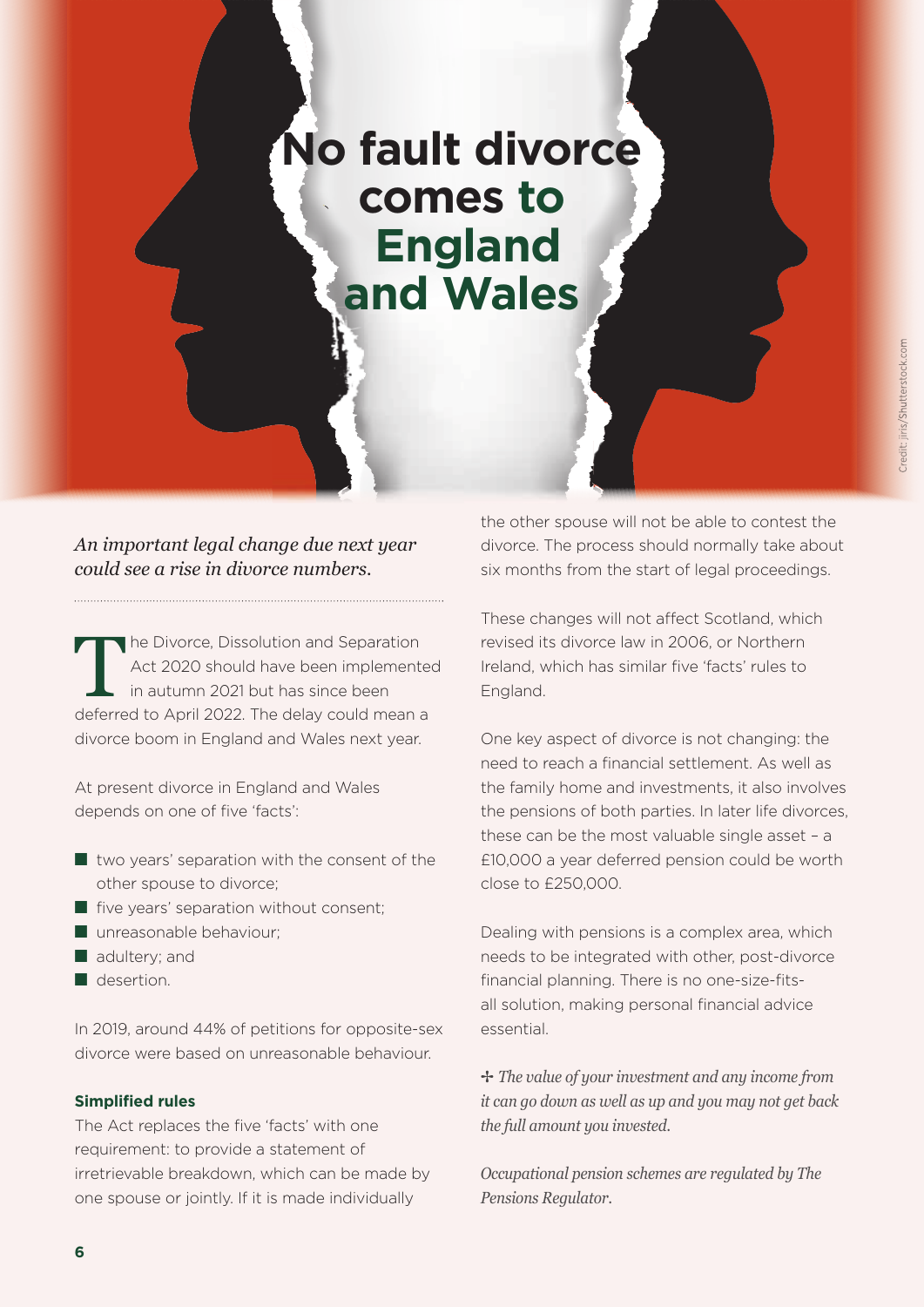## **Managing student finance**

*With Freshers' Week looming, another round of families will grapple with the prospect of financing a university degree.* 

**Most students in England, Wales and Northern Ireland now take out loans to cover tuition fees and living costs, with an average debt of £45,000 for 2020 graduates. Focusing on this fi gure, however, can be misleading. The way these loans are structured means the majority will never repay the full amount, so the actual cost is far less.** 

Student debt is more akin to a tax, with graduates on higher salaries paying more. Students in England, Wales and Northern Ireland only start repaying their loans once their earnings reach a certain level – currently £27,295. In Scotland the rules are different see below.

Repayments are equivalent to 9% of earnings above the threshold. Graduates earning £30,000, for example, repay 9% of £2,705 – £243.45 for that year. Any outstanding debt is cancelled after 30 years. Parents paying off part of a loan may simply be reducing a debt that would eventually be cancelled.

#### **What can you borrow?**

- Tuition fees loan: Students in England can apply for a loan of up to £9,250 a year to cover tuition fees.
- Maintenance Ioan: Students in England can apply for a maximum of £9,488 (£12,382 in London) to cover living costs if they are studying away from home. This is meanstested against parental income, so many will get significantly less.

### **Regional differences**

- Scottish students don't pay tuition fees if they study at a Scottish institution. They can apply for a means-tested student loan and bursary to help with living costs. Repayment of the loan begins once earnings reach £25,000 a year for students taking out loans in 2021/22.
- The maximum tuition fee for Welsh students studying in Wales is £9,000.
- Northern Ireland residents studying in the country pay a maximum £4,530 in tuition fees. All outstanding debt is cancelled after 25 years.

**INTELLIGINAL CENTRALI MATHAMATICAL INDIASS** 

**TWINTTITTITTITTING** 

**TWIND ANTITALITY ISS** 

*The way these loans are structured means the majority will never repay the full amount, so the actual cost is far less.*

**A**